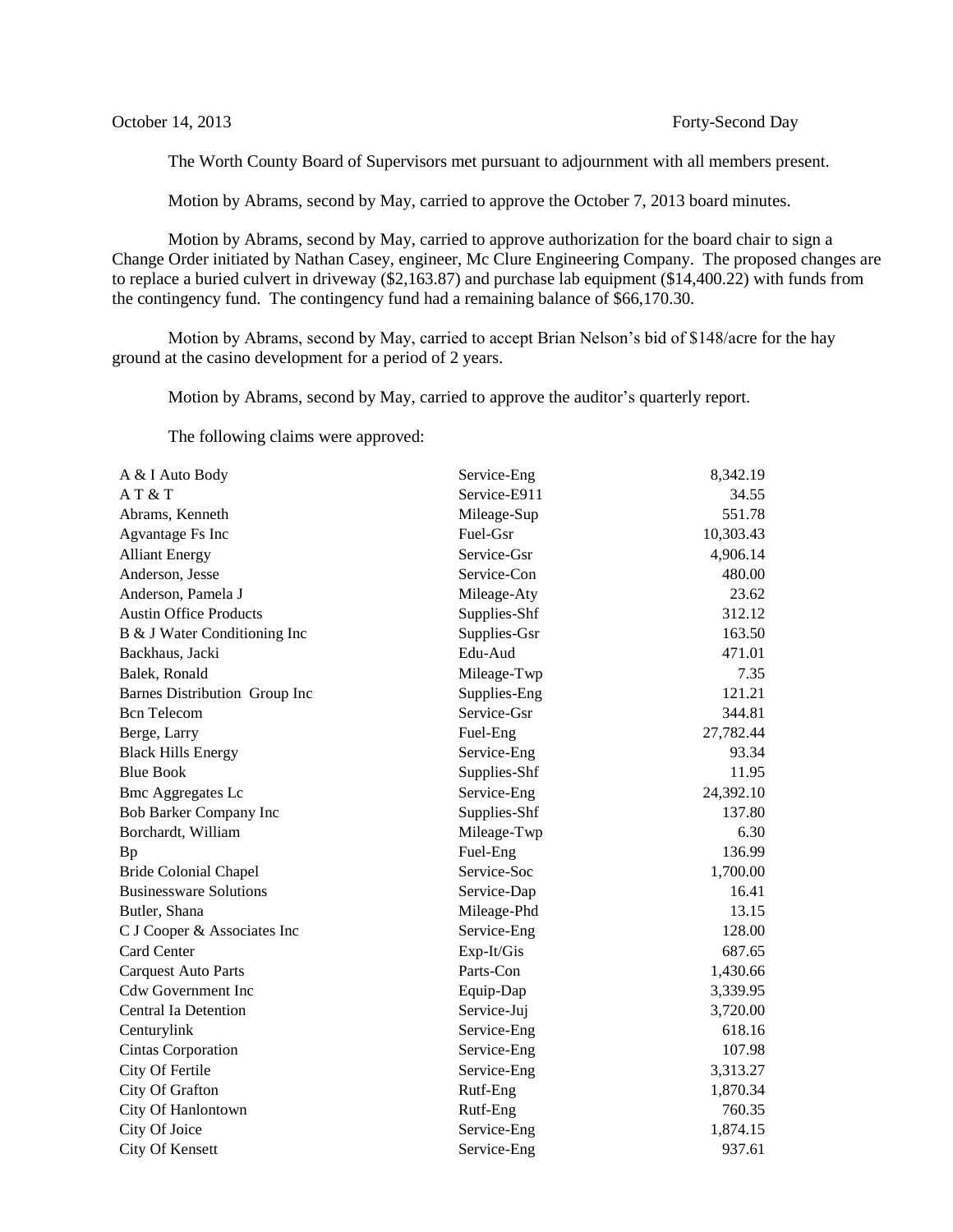| City Of Manly                     | Service-Eng      | 37.83             |
|-----------------------------------|------------------|-------------------|
| City Of Northwood                 | Service-Vaf      | 232.60            |
| Codex Corp.                       | Service-Dap      | 2,314.95          |
| <b>County Social Services</b>     | Service-Mha      | 7,598.00          |
| D & D Sales Inc                   | Service-Shf      | 43.50             |
| Dave Syverson Inc                 | Parts Credit-Eng | 1,019.44          |
| Eilertson, Eugene                 | Service-Con      | 13.00             |
| <b>Electronic Engineering</b>     | Service-Shf      | 11,062.45         |
| <b>Falkstone Llc</b>              | Service-Eng      | 2,423.22          |
| <b>Fallgatter's Market</b>        | Supplies-Vaf     | 989.49            |
| <b>Fastenal Company</b>           | Supplies-Eng     | 200.46            |
| Franks Repair                     | Service-Shf      | 50.71             |
| Galls, Llc                        | Supplies-Shf     | 266.28            |
| Glaxosmithkline                   | Supplies-Phd     | 388.10            |
| Goveonnection Inc                 | Equip-Dap        | 1,895.00          |
| <b>Grafton Cemetery Assn</b>      | Service-Vaf      | 186.00            |
| Greve Law Office                  | Service-Juj      | 253.69            |
| Greve, Jeff                       | Mileage-Aty      | 47.24             |
| Hackbart, Philip E.               | Mileage-Twp      | 29.40             |
| <b>Hancock County Auditor</b>     | Mileage-Aud      | 46.73             |
| Healthworks                       | Service-Eng      | 201.00            |
| <b>Heartland Power Coop</b>       | Service-Eng      | 2,076.72          |
| Heiken, David                     | Parts-Eng        | 365.11            |
| Horan, Teri Lee                   | Mileage-Shf      | 23.10             |
| Hovey, Larry                      | Service-Wwt      | 1,800.00          |
| 135/105 Welcome Center Inc.       | H/M Tax-Ndp      | 5,588.67          |
| Ia Apco                           | Edu-Shf          | 320.00            |
| Ia Dept Of Natural Resources      | Fees-Wwt         | 66.00             |
| Ia Dept Of Public Safety          | Service-Shf      | 1,422.00          |
| Ia Dept Of Transportation         | Supplies-Eng     | 790.50            |
| Ia Emergency Number Assoc         | Edu-E911         | 100.00            |
| Ia Law Enforcement Academy        | Edu-Shf          | 270.00            |
| Ia Prison Industries              | Supplies-Eng     | 550.00            |
| Ia Workforce Development          | Unempl-Ins       | 1,317.85          |
| Imwca                             | Wk Comp-Ins      | 9,104.00          |
| <b>Isac</b>                       | Edu-Trs          | 300.00            |
| Jaspers, Al                       | Service-Phd      | 39.00             |
| Johnson Oil & Lp                  | Fuel-Vaf         | 250.00            |
| Johnson, Harold H                 | Service-Phd      | 1,954.83          |
| Johnson, Teresa                   | Mileage-Phd      | 109.00            |
| Karl Chevrolet                    | Service-Shf      | 14,237.06         |
| L R Falk Const Co                 | Service-Eng      |                   |
|                                   |                  | 2,229.52<br>67.50 |
| Lair, Paul                        | Fuel-Eng         |                   |
| Larsen Plumbing & Heating Inc     | Service-Eng      | 614.89            |
| <b>Larson Contracting Central</b> | Service-Ndp      | 324, 171.28       |
| Lexisnexis                        | Service-Aty      | 134.00            |
| Lutheran Retirement Home          | Service-Phd      | 132.00            |
| Mail Services Llc                 | Supplies-Trs     | 234.19            |
| Manly Junction Signal             | Service-Trs      | 258.49            |
| Marco Inc                         | Service-Trs      | 150.86            |
| Mark's Tractor                    | Parts-Eng        | 161.16            |
| Marshall & Swift Inc              | Service-Gsr      | 311.85            |
| Martin Bros Dist Co. Inc          | Supplies-Gsr     | 319.35            |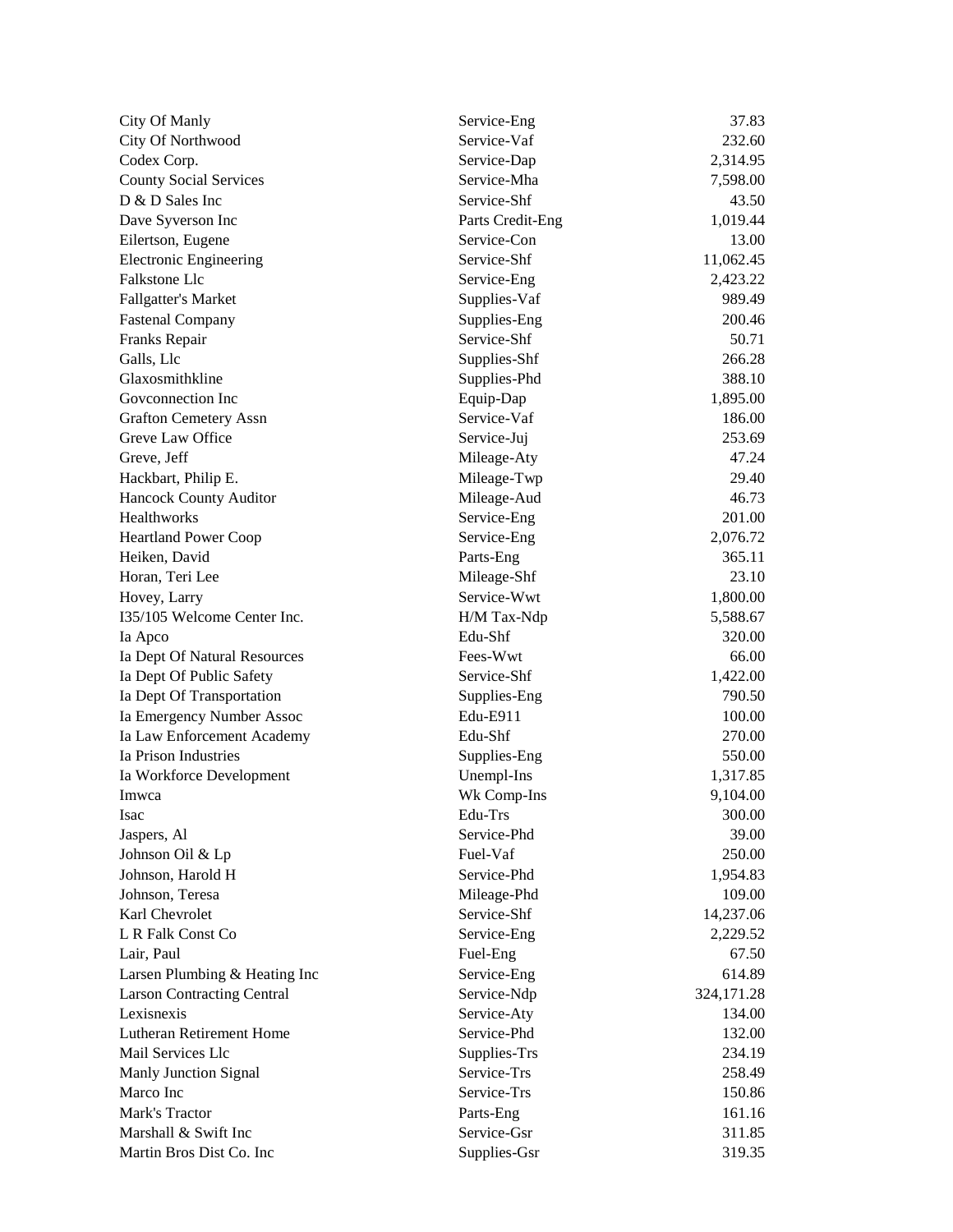| Martin Marietta Materials             | Service-Eng      | 13,559.92 |
|---------------------------------------|------------------|-----------|
| Mason City Fire And Rescue            | Service-Mex      | 300.00    |
| May, Dennis                           | Mileage-Sup      | 70.35     |
| Mc Clure Engineering Co               | Service-Ndp      | 9,372.20  |
| <b>Mckesson Medical Surgical</b>      | Supplies-Phd     | 414.56    |
| Mediacom                              | Service-Phd      | 509.80    |
| Medline Industries Inc.               | Supplies-Phd     | 254.61    |
| Melby, Ruth                           | Mileage-Mha      | 76.13     |
| Mercy Medical Center-North Ia         | Service-Mex      | 734.01    |
| <b>Midwest Technology Services</b>    | Service-Dap      | 187.50    |
| Mireles, Sandra                       | Mileage-Mha      | 488.78    |
| Municipal Cms                         | Service-Dap      | 1,200.00  |
| Myli, Diane                           | Mileage-Phd      | 19.20     |
| Naco                                  | Dues-Org         | 450.00    |
| Napa Auto Parts                       | Supplies-Eng     | 42.99     |
| Niacog                                | Service-Tra      | 695.86    |
| North Country Equipment Llc           | Parts-Eng        | 81.85     |
| Northern Iowa Therapy Pc              | Service-Phd      | 630.00    |
| Northwood Anchor                      | Service-Trs      | 1,162.21  |
| Northwood Electric Inc                | Supplies-Gsr     | 23.95     |
| Northwood Fire Department             | Rent-Aud         | 50.00     |
| Northwood Lumber                      | Supplies-Gsr     | 30,573.47 |
| Northwood Sanitation Llc              | Service-Gsr      | 181.50    |
| Northwood True Value                  | Supplies-Shf     | 305.43    |
| Northwoods State Bank                 | Service-Trs      | 247.95    |
| Nuss Truck & Equipment                | Parts Credit-Eng | 2,079.42  |
| Ogle's Greenhouse                     | Supplies-Con     | 7,978.75  |
| Olsen Implement Co                    | Parts-Eng        | 34.75     |
| Olson Insurance                       | Service-Ins      | 100.00    |
| <b>Olson Trading Post Inc</b>         | Supplies-Eng     | 110.71    |
| Osage Auto Body                       | Service-Ema      | 1,863.65  |
|                                       | Service-Mex      |           |
| Pathology Assoc Of Mason City         |                  | 500.00    |
| <b>Pitney Bowes Global</b><br>Pollard | Service-Gsr      | 361.29    |
|                                       | Service-Shf      | 120.00    |
| Printing Services Inc                 | Supplies-Dap     | 163.75    |
| Pritchard's Of Northwood Inc          | Service-Asr      | 274.01    |
| <b>Ram Systems</b>                    | Service-Phd      | 670.00    |
| Reeder, Daniel L                      | Exp-Asr          | 425.85    |
| Reinhart Food Service Llc             | Supplies-Shf     | 244.31    |
| Reyerson, Jessica                     | Mileage-Phd      | 43.50     |
| Rohne, Joel                           | Mileage-It/Gis   | 184.81    |
| Schultz, Dale                         | Mileage-Twp      | 4.20      |
| Schutz, Jill                          | Mileage-Phd      | 76.00     |
| State Hygienic Laboratory             | Service-San      | 61.50     |
| <b>State Medical Examiners Office</b> | Service-Mex      | 1,577.00  |
| The Sidwell Company                   | Service-Dap      | 2,375.00  |
| <b>Treat America Food Services</b>    | Edu-Shf          | 243.40    |
| <b>Tsp Court Reporting</b>            | Service-Aty      | 194.60    |
| Tyler Technologies Inc                | Service-Dap      | 785.00    |
| <b>U S Postal Service</b>             | Postage-Asr      | 92.00     |
| <b>Ulland Brothers</b>                | Service-Eng      | 56,519.72 |
| Us Cellular                           | Service-Asr      | 42.80     |
| Ver Helst Snyder Drug                 | Supplies-Aty     | 134.85    |